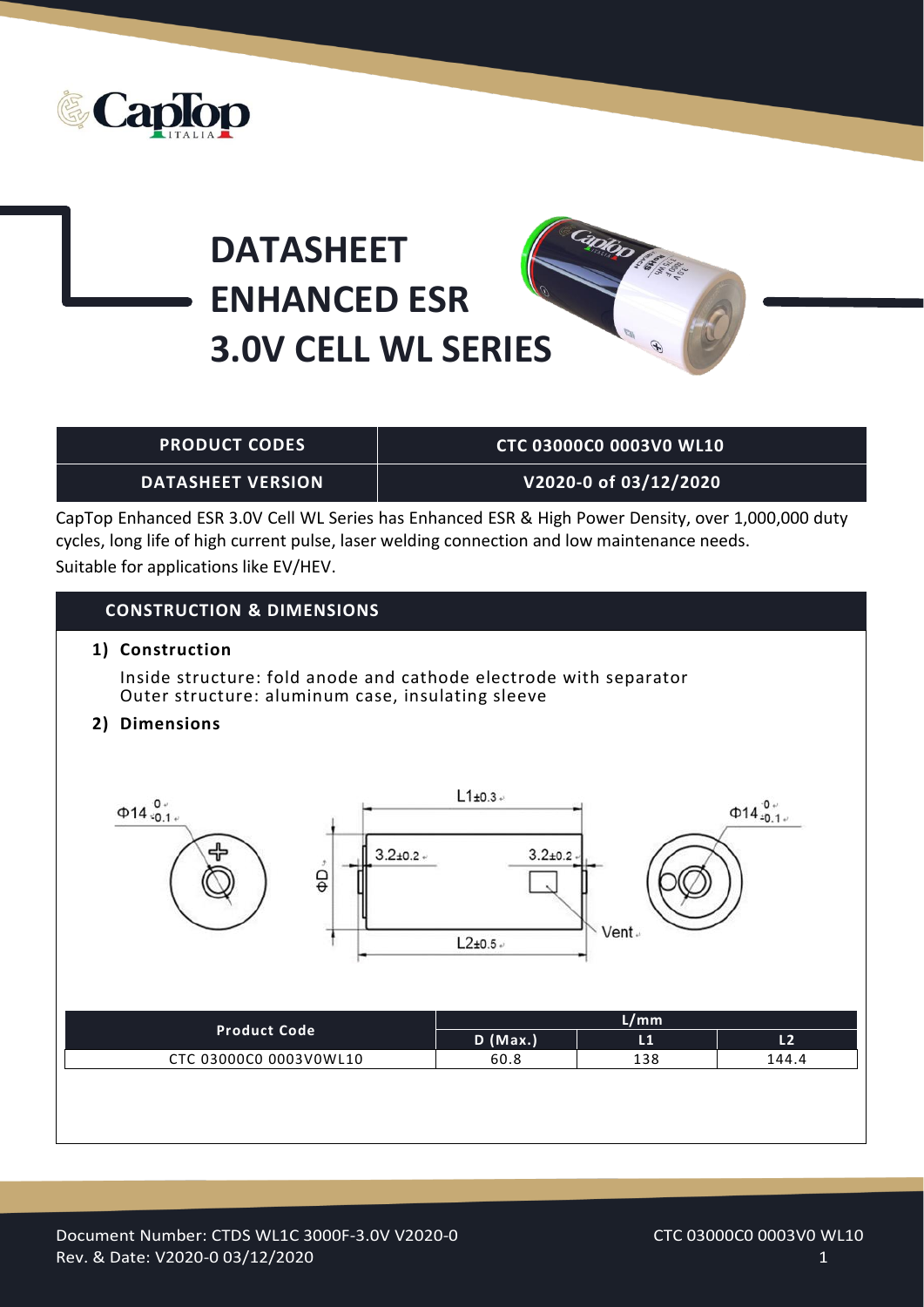

| <b>SPECIFICATIONS</b>                                          |                                                                                          |
|----------------------------------------------------------------|------------------------------------------------------------------------------------------|
| <b>Items</b>                                                   | <b>Characteristics</b>                                                                   |
| <b>Operating Voltage</b>                                       | 3.0V DC                                                                                  |
| Surge Voltage                                                  | 3.15V DC                                                                                 |
| <b>Operating Temperature Range</b>                             | -40 $^{\circ}$ C to 65 $^{\circ}$ C                                                      |
| Capacitance Tolerance                                          | 0% to +20% (25°C)                                                                        |
| Temperature Performance<br>(-40°C to 65°C)                     | $\Delta C \le 5\%$ of rated value @ 25°C<br>$\Delta$ ESR $\leq$ 50% of rated value @25°C |
| Life<br>(1,500 hours @65°C, 3.0V DC)                           | $C_{end} \geq 80\%$ of rated value<br>ESRend $\leq$ 200% of rated value                  |
| Cycle life<br>$(1,000,000$ cycles between $V_R$ and $1/2V_R$ ) | Cend $\geq$ 80% of rated value<br>ESRend $\leq$ 200% of rated value                      |

|            | <b>STANDARD PRODUCT</b>       |                     |                   |                    |                          |                              |                             |                                       |                        |                                       |                                                |                        |
|------------|-------------------------------|---------------------|-------------------|--------------------|--------------------------|------------------------------|-----------------------------|---------------------------------------|------------------------|---------------------------------------|------------------------------------------------|------------------------|
|            |                               |                     | ESR ( $m\Omega$ ) | LC                 | Max.                     | Max.                         | Max.                        | Max.                                  | Max.                   | Typical                               | Typical                                        |                        |
| CAP<br>(F) | Product Code                  | AC@<br>1kHz<br>Max. | DC<br>Max.        | (mA, RT)<br>72hrs) | Energy<br>Stored<br>(Wh) | Energy<br>Density<br>(Wh/Kg) | Power<br>Density<br>(kw/Kg) | Continuous<br>Current<br>(15°/40°C,A) | Peak<br>Current<br>(A) | Thermal<br>Resistance<br>(R th, °C/W) | Thermal<br>Capacitance<br>$(Cth, J/^{\circ}C)$ | Typical<br>Mass<br>(g) |
|            | 3,000 CTC 03000C0 0003VO WL10 | 0.09                | 0.11              | 12                 | 3.75                     | 7.38                         | 39.34                       | 209/342                               | 3,383                  | 3.1                                   | 614                                            | 508                    |

\*All values are provisional and may vary